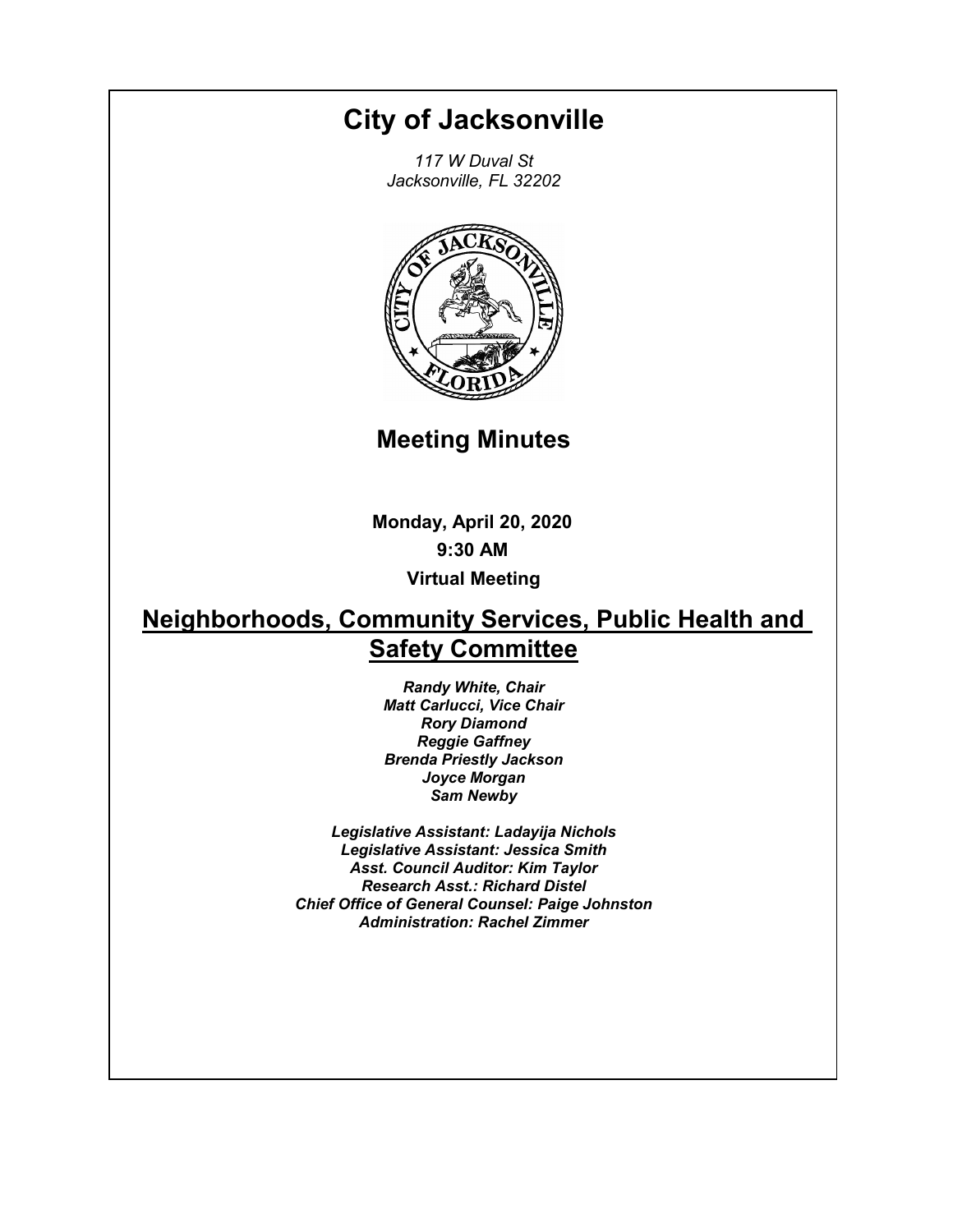If a person decides to appeal any decision made by the Council with respect to any matter considered at such meeting, such person will need a record of the proceedings, and for such purposes, such person may need to ensure that a verbatim record of the proceedings is made, which record includes the testimony and evidence upon which the appeal is to be based.

#### **Meeting Convened: 9:31 AM Meeting Adjourned: 10:47 AM**

#### **Presentation by Department of Health on COVID-19**

**Dr. Pauline Rolle, Department of Health, gave details on the COVID-19 cases in Duval County. As of April 20th there have been 854 cases and 15 deaths. Dr. Rolle said that there has been assistance from the State Office on the use of PPE in long term care facilities. Continuing to monitor the facilities for possible spread of the virus.** 

**The National Guard has been testing facilities such as nursing homes that have had positive cases in order to measure the possible spread. Dr. Rolle said that calls have decreased to the Department of Health call center but have still been steady. The Department of Health has also been getting ready for the upcoming hurricane season. The Department of Health has also been cleaning up data to update the race and ethnicity of those that have tested positive as well as the accurate zip code.** 

**CM Gaffney asked about testing asymptomatic people. Dr. Rolle said that the Department of Health was following the CDC guidelines and only testing symptomatic people. Dr. Rolle also stressed that a negative does not always mean they are truly negative because it could just mean the viral load was not enough to be found positive. CM Carlucci asked how the opening of the beaches went? Dr. Rolle said it went well besides the few patches of overcrowding. CM Newby thanked the Department of Health for all its work done for him when he was positive with COVID-19. CM Morgan asked about antibody testing and if it will be available soon? Dr. Rolle said the State office is looking into where and when to roll out antibody testing. Dr. Rolle emphasized that antibody tests will not show infection for 1 to 2 weeks after the infection.**

**Attendance:**

- **CM Boylan (2019-770)**
- **CM Dennis (2020-224)**
- **CM Becton**
- **CM Freeman**
- **CM Salem (2020-224)**

**Item/File No. Title History**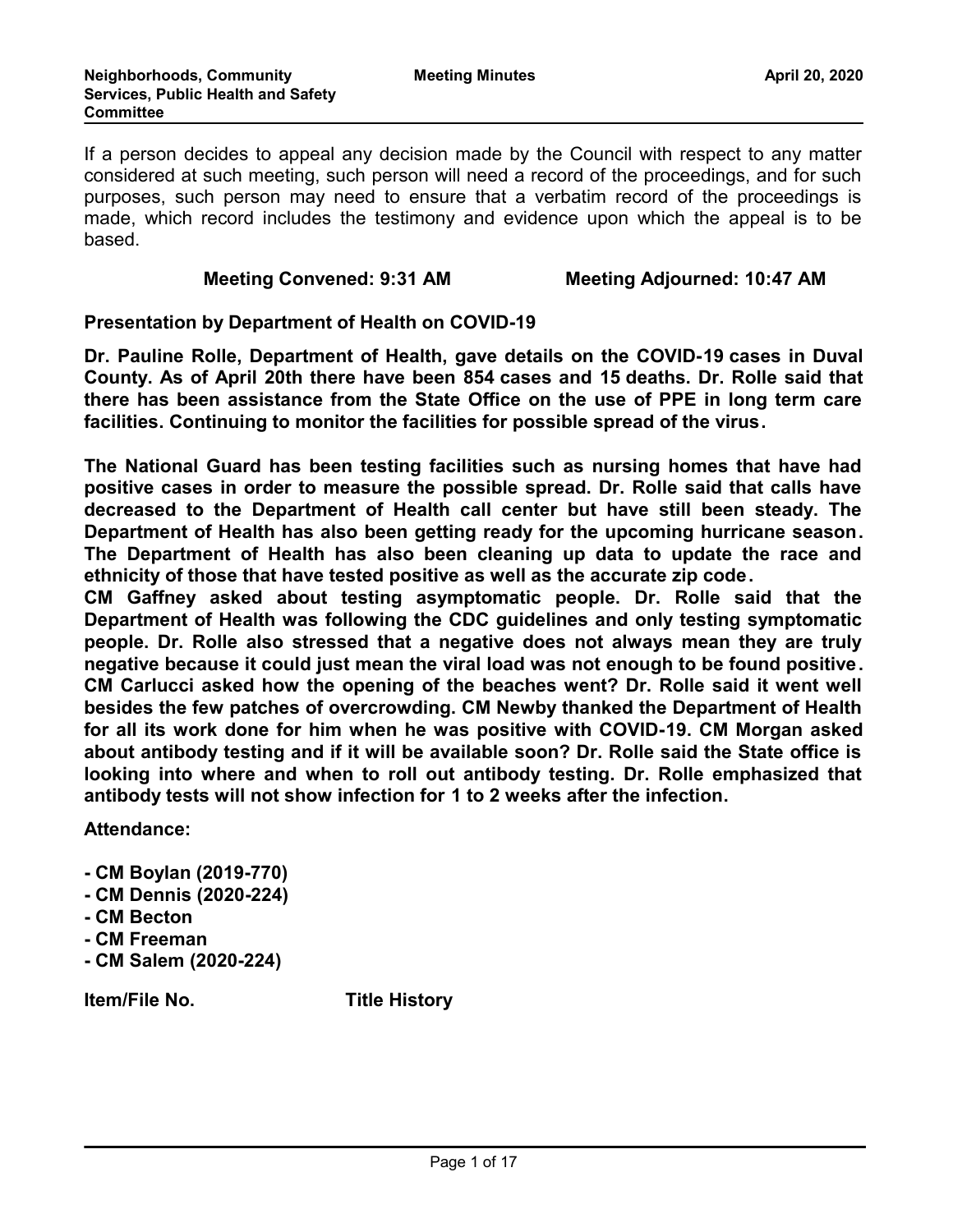| 1. | 2019-0555 | ORD Auth the Approp of \$1,725,422.19 in funding from the City's<br>General Fund, General Svc. Dist. Fund Balance, in order to provide<br>funding for the repayment by the City of funds received from the State of<br>FL Dept of Environmental Protection, Pursuant to that certain land &<br>water conservation Fund Agreement No.12-00182 btwn the City & the<br>State of FL ("Grant Agreement"), to allow for the future dev of<br>Metropolitan Park; Apv & Auth Mayor & Corp Sec to Exec any Grant<br>Agreemt termination docs & othr agreemts as reg by law.<br>(B.T. 19-112)(Lotzia)(Req of Mayor)<br>8/13/19 CO Introduced: NCSPHS, TEU, F<br>8/19/19 NCSPHS Read 2nd & Rerefer |
|----|-----------|-----------------------------------------------------------------------------------------------------------------------------------------------------------------------------------------------------------------------------------------------------------------------------------------------------------------------------------------------------------------------------------------------------------------------------------------------------------------------------------------------------------------------------------------------------------------------------------------------------------------------------------------------------------------------------------------|
|    |           | 8/19/19 TEU Read 2nd & Rerefer                                                                                                                                                                                                                                                                                                                                                                                                                                                                                                                                                                                                                                                          |
|    |           | 8/20/19 F Read 2nd and Rerefer                                                                                                                                                                                                                                                                                                                                                                                                                                                                                                                                                                                                                                                          |
|    |           | 8/27/19 CO PH Read 2nd and Rereferred; NCSPHS, TEU, F                                                                                                                                                                                                                                                                                                                                                                                                                                                                                                                                                                                                                                   |
|    |           | 9/5/19 NCSPHS Meeting Cancelled/Defer<br>9/5/19 TEU Meeting Cancelled/Defer                                                                                                                                                                                                                                                                                                                                                                                                                                                                                                                                                                                                             |
|    |           | 3/16/20 NCSPHS Meeting Cancelled-COVID-19/ Emergency-No Action<br>3/16/20 TEU Meeting Cancelled-COVID-19/ Emergency-No Action<br>3/17/20 F Meeting Cancelled-COVID-19/ Emergency-No Action<br>3/24/20 CO Meeting Cancelled-COVID-19/Emergency-No Action<br>Public Hearing Pursuant to Chapt 166, F.S. & CR 3.601 - 8/27/19                                                                                                                                                                                                                                                                                                                                                              |
|    |           |                                                                                                                                                                                                                                                                                                                                                                                                                                                                                                                                                                                                                                                                                         |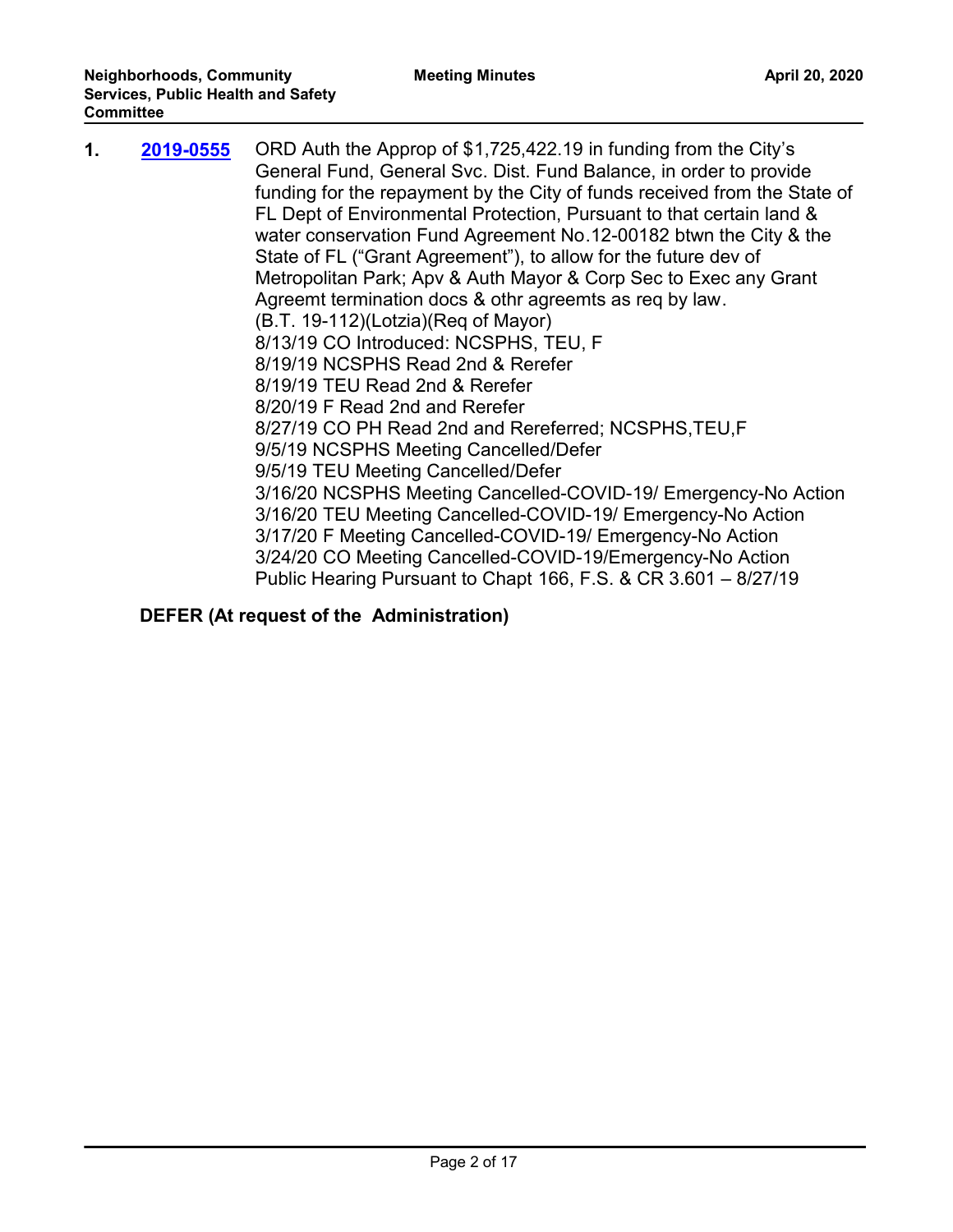| 2. | 2019-0770 | ORD MC- Amend Chapt. 711 (City Rights-of-Way) Pt.4 (Commun.<br>Facilities in City Rights-of-Way), Sec. 711.403 (Definitions), Sec. 711.404<br>(Registration for Placing, Maintaining or Collocating Commun. Facilities<br>in City Rights-of-Way), Sec. 711.406 (Appeals), Sec. 711.412 (Perf.<br>Bond for Constrn & Maint.), Sec. 711.413 (Surety Fund), Sec. 711.417<br>(Enforcement of Permit Obligations; Suspension & Revocation of<br>Permit), Sec. 711.418 (Addn'l Registration Terms & Permit Conds.) Sec.<br>711.427 (Registration for Placing, Maintaining or Collocating Commun.<br>Facilities in City Rights-of-Way Assoc. w/Collocation of Small Wireless<br>Facilities or Small Wireless Sole purpose new utility poles), Sec. 711.429<br>(Permit Application), Sec. 711.432 (Objective Design Standards), Sec.<br>711.437 (Permit Required; Exceptions), Sec. 711.438 (Objective Design<br>Standards), in order to comply with the provisions & requirements<br>contained in Sec. 337.401.F.S.; providing for codification instructions<br>(Teal) (Introduced by CP Wilson)<br>10/22/19 CO Introduced: NCSPHS, TEU(added on 11/12/19), LUZ<br>11/5/19 LUZ Read 2nd & Rerefer<br>11/12/19 CO PH Read 2nd and Rerefered; NCSPHS, TEU, LUZ<br>3/16/20 NCSPHS Meeting Cancelled-COVID-19/ Emergency-No Action<br>3/16/20 TEU Meeting Cancelled-COVID-19/ Emergency-No Action<br>3/17/20 LUZ Meeting Cancelled-COVID-19/ Emergency-No Action<br>3/24/20 CO Meeting Cancelled-COVID-19/Emergency-No Action<br>4/7/20 LUZ Mtg Cancelled COVID-19/Emergency-No Action<br>4/20/20 NCSPHS Sub/Approve 7-0<br>4/20/20 TEU Sub/Approve 7-0<br>4/21/20 LUZ Sub/Approve 6-0<br>Public Hearing Pursuant to Chapt 166, F.S. & CR 3.601 -11/12/19 |
|----|-----------|------------------------------------------------------------------------------------------------------------------------------------------------------------------------------------------------------------------------------------------------------------------------------------------------------------------------------------------------------------------------------------------------------------------------------------------------------------------------------------------------------------------------------------------------------------------------------------------------------------------------------------------------------------------------------------------------------------------------------------------------------------------------------------------------------------------------------------------------------------------------------------------------------------------------------------------------------------------------------------------------------------------------------------------------------------------------------------------------------------------------------------------------------------------------------------------------------------------------------------------------------------------------------------------------------------------------------------------------------------------------------------------------------------------------------------------------------------------------------------------------------------------------------------------------------------------------------------------------------------------------------------------------------------------------------------------------------------------------------------------------|
|    |           |                                                                                                                                                                                                                                                                                                                                                                                                                                                                                                                                                                                                                                                                                                                                                                                                                                                                                                                                                                                                                                                                                                                                                                                                                                                                                                                                                                                                                                                                                                                                                                                                                                                                                                                                                |

**CM Becton explained the history and amendments to the bill. The Special Committee worked on writing this legislation with the help of CM DeFoor and CM Boylan as well as Verizon, AT&T and members of the community. CM Becton clarified that this legislation covers more so 4G enhancers and not just about 5G. CM Boylan commended CM Becton on his leadership and working within the limitations under State law. CM Carlucci asked about the neighborhood impact. CM Becton said they are far away from small cell structures being built in neighborhoods. Scott Kennelly, representative on behalf of community, thanked CM Becton for listening to the community and taking in their suggestions.** 

**SUB/APPROVE**

#### **2019-770 SUBSTITUTE SUMMARY**

**• Amends definition of right-of-way to include state roadways where the City has been given jurisdiction.** 

**• Clarifies the limitations imposed by state law on City's ability to limit interference in City Rights-of-Ways.**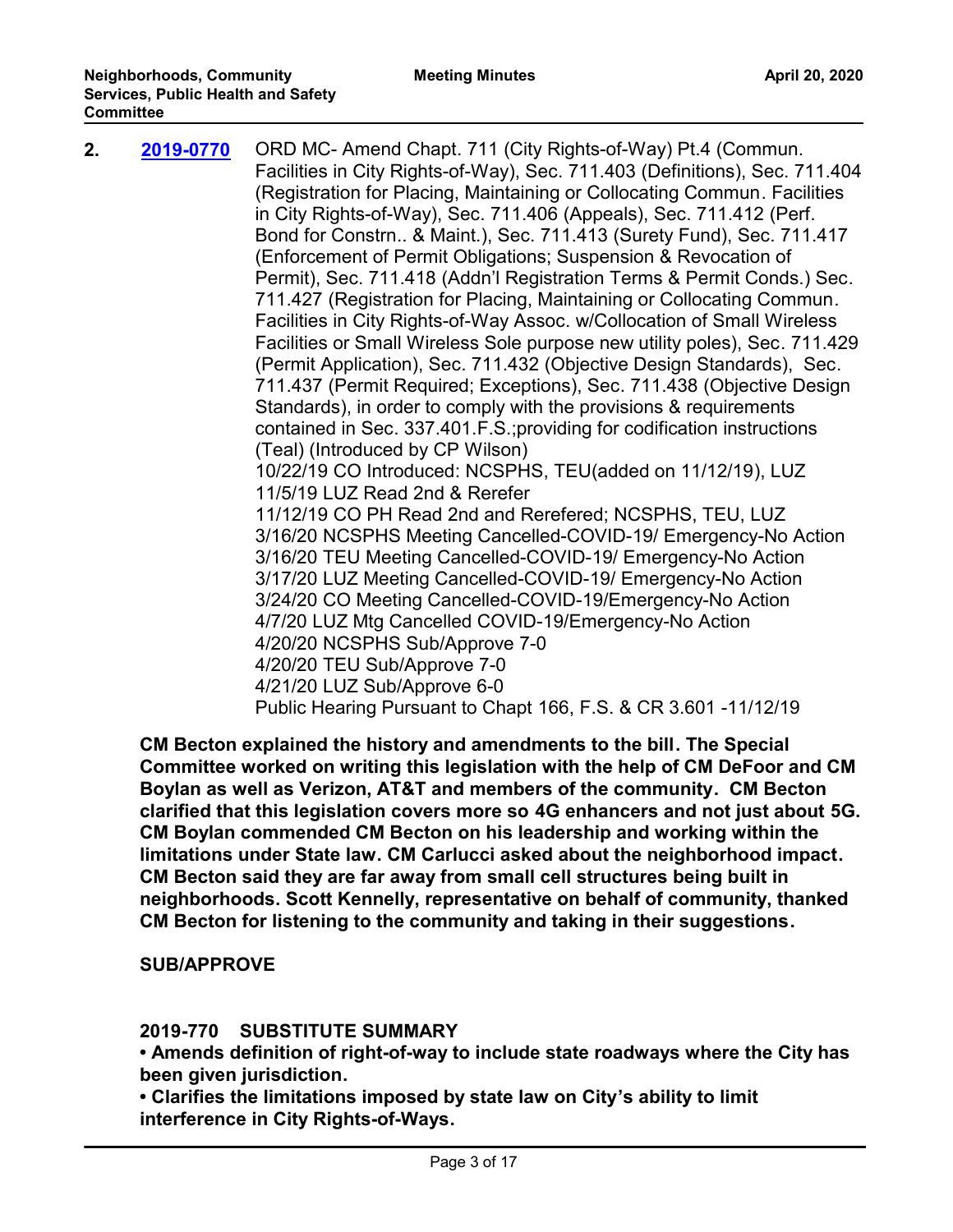**• Requires applicants to show hydrants, business signs and front/principal facades of businesses, site photographs and certification of compliance with applicable FCC regulations on application and engineering plans.**

**• Creates an administrative deviation process for certain size limitation for equipment and pole diameter, which may be approved by the Planning Department if the request is necessary because of the technical or engineering needs of the applicant.**

**• Adds a requirement that any administrative review by the Director or City Council of a final determination must be completed and a written decision issued within 45 days after a written request for review is made. SB 1000, 337.401(7) (d)9, Florida Statutes**

 **• Differentiates between 4G and 5G antennae regarding the need for antennae location and shrouding due to the technological differences between each.**

**• Requires new and replacement poles to be located a distance of 10 feet from driveways and 30 feet from hydrants, but only if the relocation is approved by the pole owner (typically JEA).**

**• Requires that 5G antennae and their connections to the pole must be completely shrouded, in line with the pole and must smoothly transition around pole top.**

**• Requires that the diameter of a replacement pole cannot be greater than 1.5 times the diameter of the existing pole.**

**• Requires that the depth of pole mounted equipment shall not exceed 20 inches and width shall not exceed 2.5 times the diameter of pole.** 

**• Requires that new poles have a diameter at base no greater than 1.5 times diameter of the largest existing pole within 500 feet in a corridor.**

**• Prohibits a new pole within two feet of an existing sidewalk or multi-use trail, or where City has plans for a new sidewalk or multi-use trail.**

**• Requires that new poles must be located equidistant between existing poles unless doing so results in an impermissible distance limitation.**

7 - White, Carlucci, Diamond, Gaffney, Priestly Jackson, Morgan and Newby **Aye:**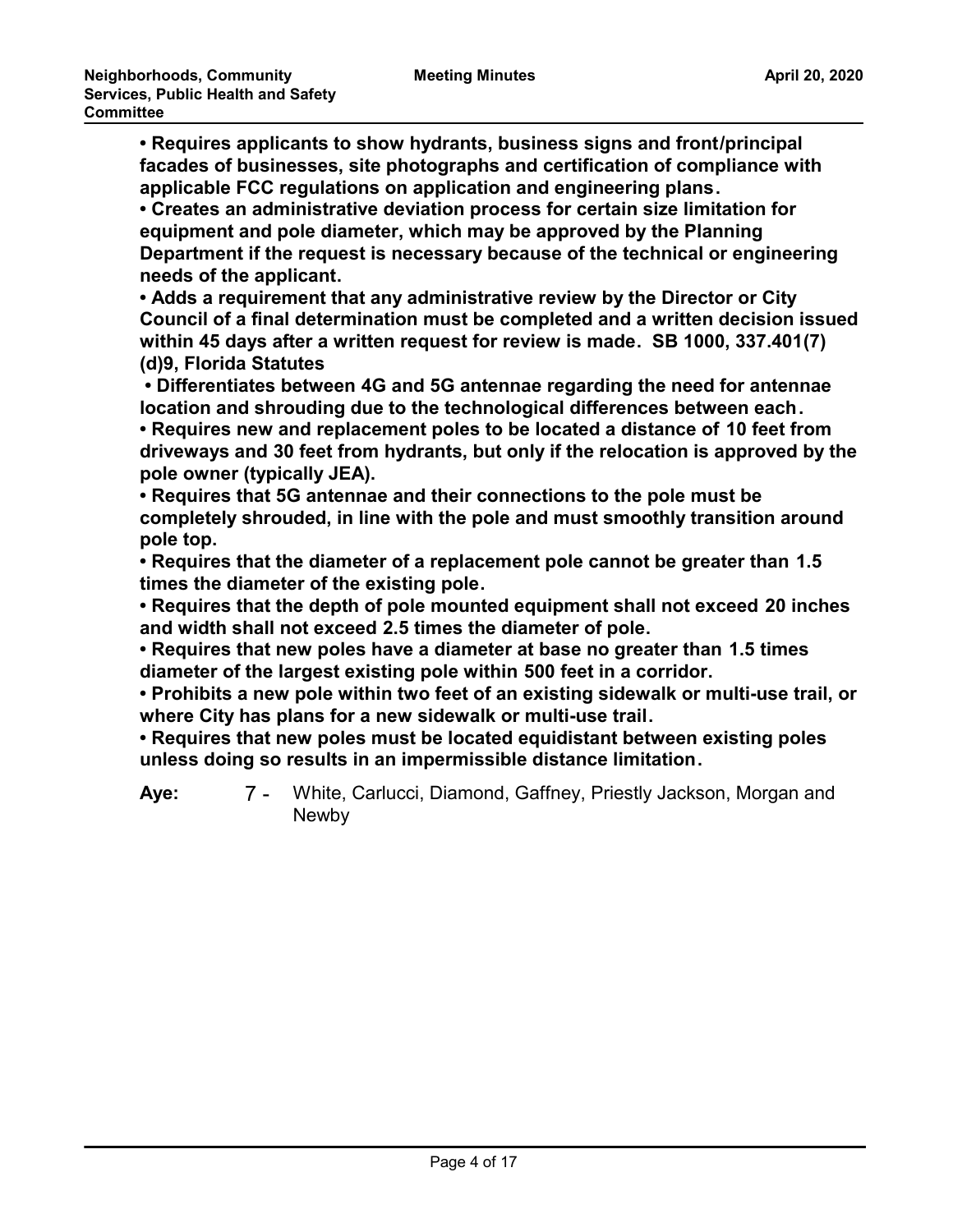| 3. | 2020-0112 | ORD Auth 5th Amend to Mgmt. Svcs. Agreemt btwn City of Jax & Cecil<br>Field Golf Course, LLC Which: (1) Extends Term of Agreemt for 5 addtn'l<br>Yrs; (2) Eliminates Base Fee & Percentage of Gross Revenues Payable<br>to City in 2020; (3) Revises Pymt Schedule & Percentage of Gross<br>Revenues Going Forward; (4) Deletes Existing Insur & Indemnification<br>Language & Replaces it with New Insur & Indemnification Language; &<br>(5) Updates Applicable Provisions Regarding Public Records Laws; Prov<br>Oversight by Parks Recreation & Community Svcs. Dept. (Johnston)<br>(Introduced by CM's White & Salem)<br>2/11/20 CO Introduced: NCSPHS, F<br>2/18/20 NCSPHS Read 2nd & Rerefer |
|----|-----------|-----------------------------------------------------------------------------------------------------------------------------------------------------------------------------------------------------------------------------------------------------------------------------------------------------------------------------------------------------------------------------------------------------------------------------------------------------------------------------------------------------------------------------------------------------------------------------------------------------------------------------------------------------------------------------------------------------|
|    |           | 2/19/20 F Read 2nd & Rerefer                                                                                                                                                                                                                                                                                                                                                                                                                                                                                                                                                                                                                                                                        |
|    |           | 2/25/20 CO PH Read 2nd and Rerefered; NCSPHS, F<br>3/16/20 NCSPHS Meeting Cancelled COVID-19/Emergency-No Action<br>3/17/20 F Meeting Cancelled COVID-19/Emergency-No Action<br>3/24/20 CO Meeting Cancelled COVID-19/Emergency-No Action<br>Public Hearing Pursuant to Chapt 166, F.S. & CR 3.601-2/25/20                                                                                                                                                                                                                                                                                                                                                                                          |

# **DEFER (At request of CM White)**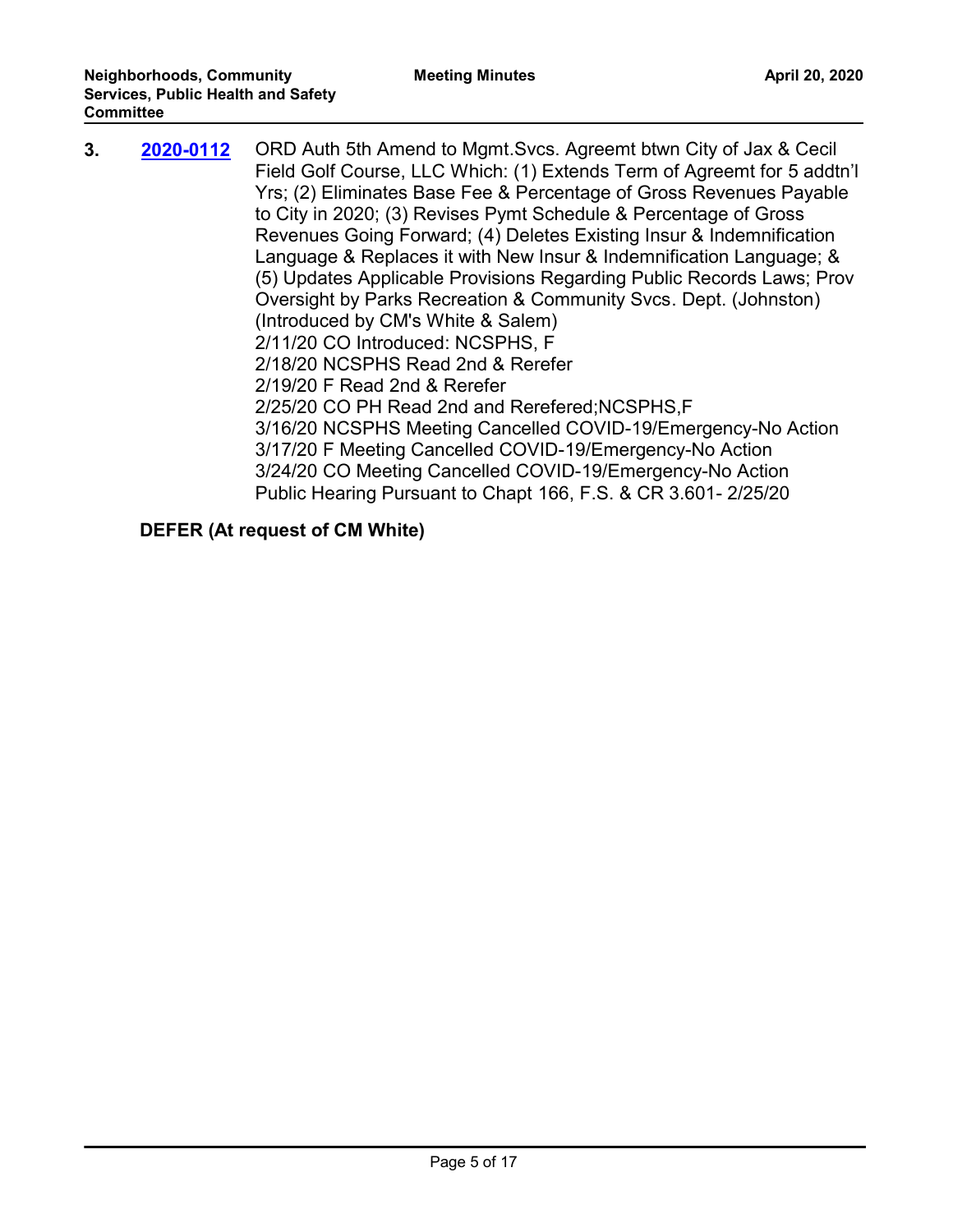| 4. | 2020-0143 | ORD Approp \$75,000.00 in Grant Funds from FDEP for its Participation<br>in a Study to Estab Vulnerability of Infrastructure & Resources that Play a<br>Role in City's Operations & Allow for Proper Planning; Amend 2020-2024<br>5-Yr CIP Apvd by Ord 2019-505-E to Prov Funding for "FL Resilient |
|----|-----------|-----------------------------------------------------------------------------------------------------------------------------------------------------------------------------------------------------------------------------------------------------------------------------------------------------|
|    |           | Coastline Prog FRCP"; Auth Standard Grant Agreemt with FDEP; Prov                                                                                                                                                                                                                                   |
|    |           | Oversight by Engineering & Constructn Mgmt Div of Dept of Public                                                                                                                                                                                                                                    |
|    |           | Works. (B.T. 20-050) (McCain) (Req of Mayor)                                                                                                                                                                                                                                                        |
|    |           | 2/25/20 CO Introduced: NCSPHS, TEU, F                                                                                                                                                                                                                                                               |
|    |           | 3/2/20 NCSPHS Read 2nd & Rerefer                                                                                                                                                                                                                                                                    |
|    |           | 3/2/20 TEU Read 2nd & Rerefer                                                                                                                                                                                                                                                                       |
|    |           | 3/3/20 F Read 2nd & Rerefer                                                                                                                                                                                                                                                                         |
|    |           | 3/10/20 CO PH Read 2nd & Rereferrred; NCSPHS, TEU, F                                                                                                                                                                                                                                                |
|    |           | 3/16/20 NCSPHS Meeting Cancelled COVID-19/Emergency-No Action                                                                                                                                                                                                                                       |
|    |           | 3/16/20 TEU Meeting Cancelled COVID-19/Emergency-No Action                                                                                                                                                                                                                                          |
|    |           | 3/17/20 F Meeting Cancelled COVID-19/Emergency-No Action                                                                                                                                                                                                                                            |
|    |           | 3/24/20 CO Meeting Cancelled COVID-19/Emergency-No Action                                                                                                                                                                                                                                           |
|    |           | 4/20/20 NCSPHS Amend/Approve 7-0                                                                                                                                                                                                                                                                    |
|    |           | 4/20/20 TEU Amend/Approve 7-0                                                                                                                                                                                                                                                                       |
|    |           | 4/21/20 F Amend/Approve 7-0                                                                                                                                                                                                                                                                         |
|    |           | Public Hearing Pursuant to Chapt 166, F.S. & CR 3.601 - 3/10/20                                                                                                                                                                                                                                     |

**CM Carlucci thanked the Mayor's Administration for its work on establishing the vulnerability study which will help to guide the Resiliency Committee. CM Morgan asked how long the study will take. John Pappas, Public Works, said it will be finished at the end of 2020.** 

#### **AMEND/APPROVE**

**Amendment:**

- **1. Attach revised BT and CIP sheet to put grant funds into correct project**
- **2. Correct scrivener's pg. 3, line 1 duplicative sentence**
- 7 White, Carlucci, Diamond, Gaffney, Priestly Jackson, Morgan and Newby **Aye:**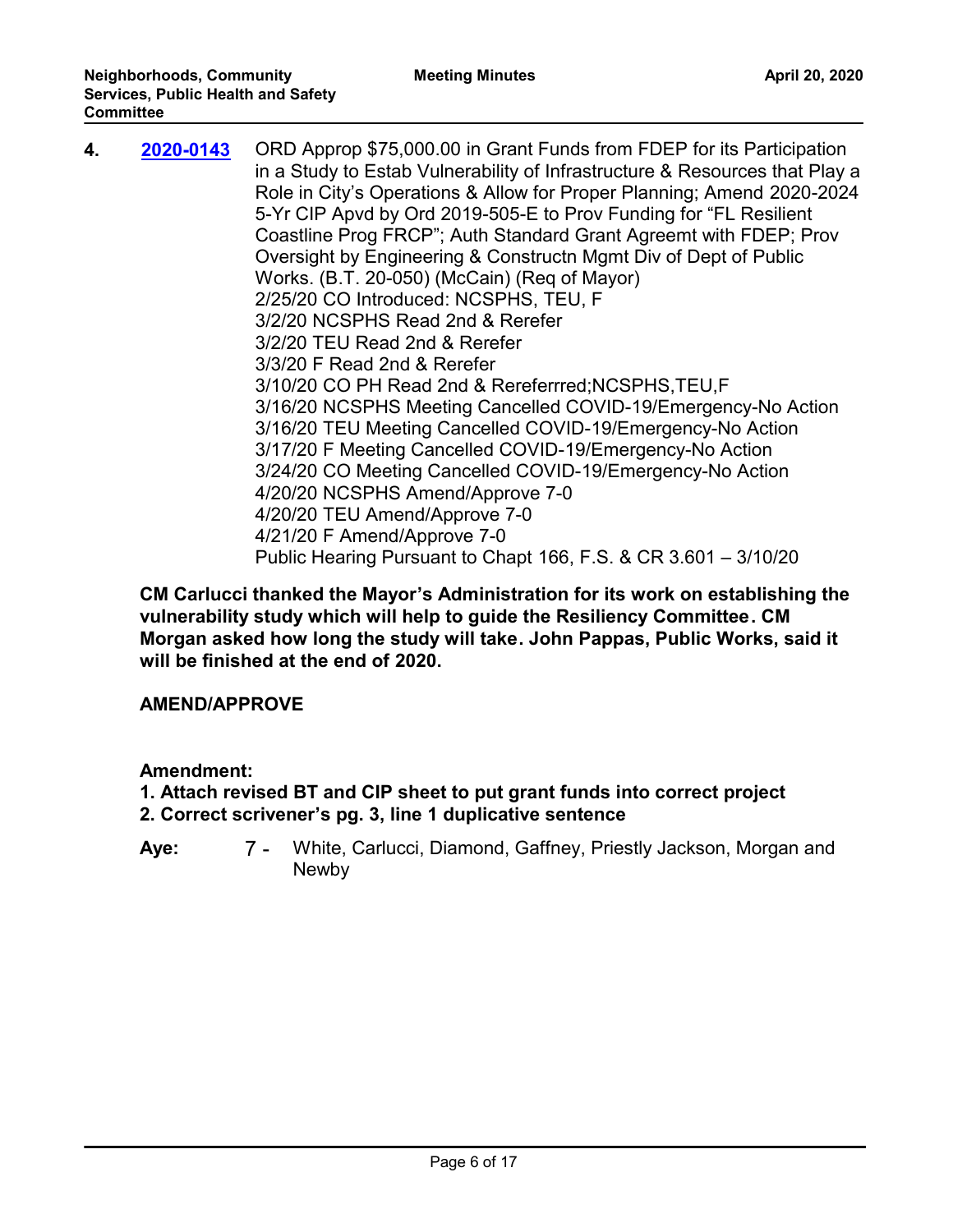| 5. | 2020-0148 | ORD Auth Land Exchange Agreemnt. btwn. The City of Jax. & Chase<br>Proptys, Inc., for Exchange of City's (2.3± Acre) Portion of Goodby's<br>Creek Preserve with Propty Appraiser's Assessed Value of \$470.00 in<br>Exchange for Privately Owned Property of (52± Acres) with Combined<br>Propty Appraiser's Assessed Value of \$15,483.00; Provide Oversight of<br>Exchange of Proptys by Real Estate Div. of Dept. of Public Works &<br>thereafter by Dept. of Parks, Recreation & Comm. Svcs. (McCain) (Req.<br>of Mayor)<br>2/25/20 CO Introduced: NCSPHS, TEU, F, LUZ (added per C/P 3/10/20),<br><b>JWW</b><br>3/2/20 NCSPHS Read 2nd & Rerefer<br>3/2/20 TEU Read 2nd & Rerefer<br>3/3/20 F Read 2nd & Rerefer<br>3/10/20 CO PH Read 2nd & Rerefered; LUZ<br>3/11/20 JWW Approve 10-0<br>3/16/20 NCSPHS Meeting Cancelled COVID-19/Emergency-No Action<br>3/16/20 TEU Meeting Cancelled COVID-19/Emergency-No Action<br>3/17/20 F Meeting Cancelled COVID-19/Emergency-No Action<br>3/17/20 LUZ Meeting Cancelled COVID-19/Emergency-No Action |
|----|-----------|-------------------------------------------------------------------------------------------------------------------------------------------------------------------------------------------------------------------------------------------------------------------------------------------------------------------------------------------------------------------------------------------------------------------------------------------------------------------------------------------------------------------------------------------------------------------------------------------------------------------------------------------------------------------------------------------------------------------------------------------------------------------------------------------------------------------------------------------------------------------------------------------------------------------------------------------------------------------------------------------------------------------------------------------------------|
|    |           | 3/24/20 CO Meeting Cancelled COVID-19/Emergency-No Action<br>4/7/20 LUZ Mtg Cancelled COVID-19/Emergency-No Action<br>Public Hearing Pursuant to Chapt 166, F.S. & CR 3.601 - 3/10/20                                                                                                                                                                                                                                                                                                                                                                                                                                                                                                                                                                                                                                                                                                                                                                                                                                                                 |

**6. 2020-0176** ORD Approp \$1,552,504.82 (\$1,431,330.41) in Revenue Collected from the Foreclosure Propty Registry & Reallocation of previously Approp Funds in Amt of \$121,174.41) to Provide Funding to Cover Various Progs that are Auth Pursuant to Chapt 179, Ord Code. (B.T. 20-047) (McCain) (Req of Mayor) 3/10/20 CO Introduced: NCSPHS, F 3/16/20 NCSPHS Meeting Cancelled COVID-19/Emergency-No Action 3/17/20 F Meeting Cancelled COVID-19/Emergency-No Action 3/24/20 CO Meeting Cancelled COVID-19/Emergency-No Action 4/6/20 NCSPHS Read 2nd & Rerefer 4/7/20 F Read 2nd & Rerefer **[2020-0176](http://jaxcityc.legistar.com/gateway.aspx?m=l&id=/matter.aspx?key=2243)**

4/14/20 CO PH Read 2nd and Rereferred; NCSPHS, F Public Hearing Pursuant to Chapt 166, F.S. & CR 3.601 – 3/24/20,4/14/20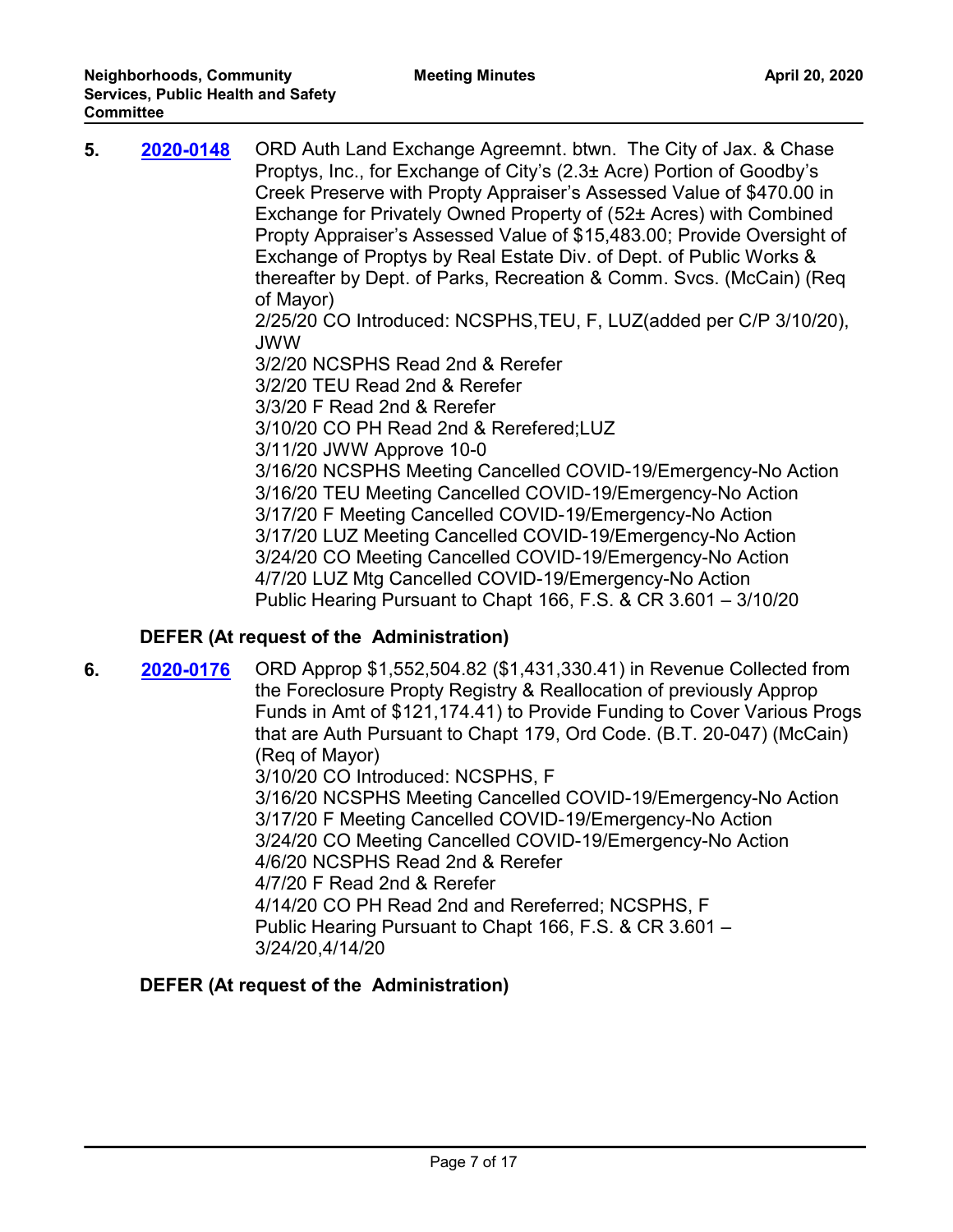| 7. | 2020-0177 | ORD Apv & Auth Deed of Conservation Easemt with St. Johns River<br>Water Management District (SJRWMD) to Obtain Necessary Proj<br>Permits from SJRWMD for Developmt of New Southside Senior Ctr at<br>Beach & Peach Urban Park; Oversight by Dept of Parks, Recreation &<br>Community Svcs. (McCain) (Req of Mayor)<br>3/10/20 CO Introduced: NCSPHS, TEU, JWW<br>3/16/20 NCSPHS Meeting Cancelled COVID-19/Emergency-No Action<br>3/16/20 TEU Meeting Cancelled COVID-19/Emergency-No Action<br>3/24/20 CO Meeting Cancelled COVID-19/Emergency-No Action<br>4/6/20 NCSPHS Read 2nd & Rerefer<br>4/6/20 TEU Read 2nd & Rerefer<br>4/14/20 CO PH Read 2nd and Rereferred: NCSPHS, TEU, JWW<br>Public Hearing Pursuant to Chapt 166, F.S. & CR 3.601 - |
|----|-----------|-------------------------------------------------------------------------------------------------------------------------------------------------------------------------------------------------------------------------------------------------------------------------------------------------------------------------------------------------------------------------------------------------------------------------------------------------------------------------------------------------------------------------------------------------------------------------------------------------------------------------------------------------------------------------------------------------------------------------------------------------------|
|    |           | 3/24/20,4/14/20                                                                                                                                                                                                                                                                                                                                                                                                                                                                                                                                                                                                                                                                                                                                       |

**8. 2020-0178** ORD Apv & Auth Derelict Vessel Grant Proj Agreemt No. 19196 w/Florida Fish & Wildlife Conservation Commission ("FWC") and City for Removal of Derelict 34 ft Cabin Cruiser Located in Intracoastal Waterway N of St. Johns River Near Channel Marker 55 & Reimburse to COJ by FWC of Actual Cost of Derelict Vessel Removal; Oversight by Dept of Parks, Recreation & Community Svcs. (McCain) (Req of Mayor) 3/10/20 CO Introduced: NCSPHS, F, JWW 3/16/20 NCSPHS Meeting Cancelled COVID-19/Emergency-No Action 3/17/20 F Meeting Cancelled COVID-19/Emergency-No Action 3/24/20 CO Meeting Cancelled COVID-19/Emergency-No Action 4/6/20 NCSPHS Read 2nd & Rerefer 4/7/20 F Read 2nd & Rerefer 4/14/20 CO PH Read 2nd and Rereferred;NCSPHS, F, JWW Public Hearing Pursuant to Chapt 166, F.S. & CR 3.601 – 3/24/20,4/14/20 **[2020-0178](http://jaxcityc.legistar.com/gateway.aspx?m=l&id=/matter.aspx?key=2245)**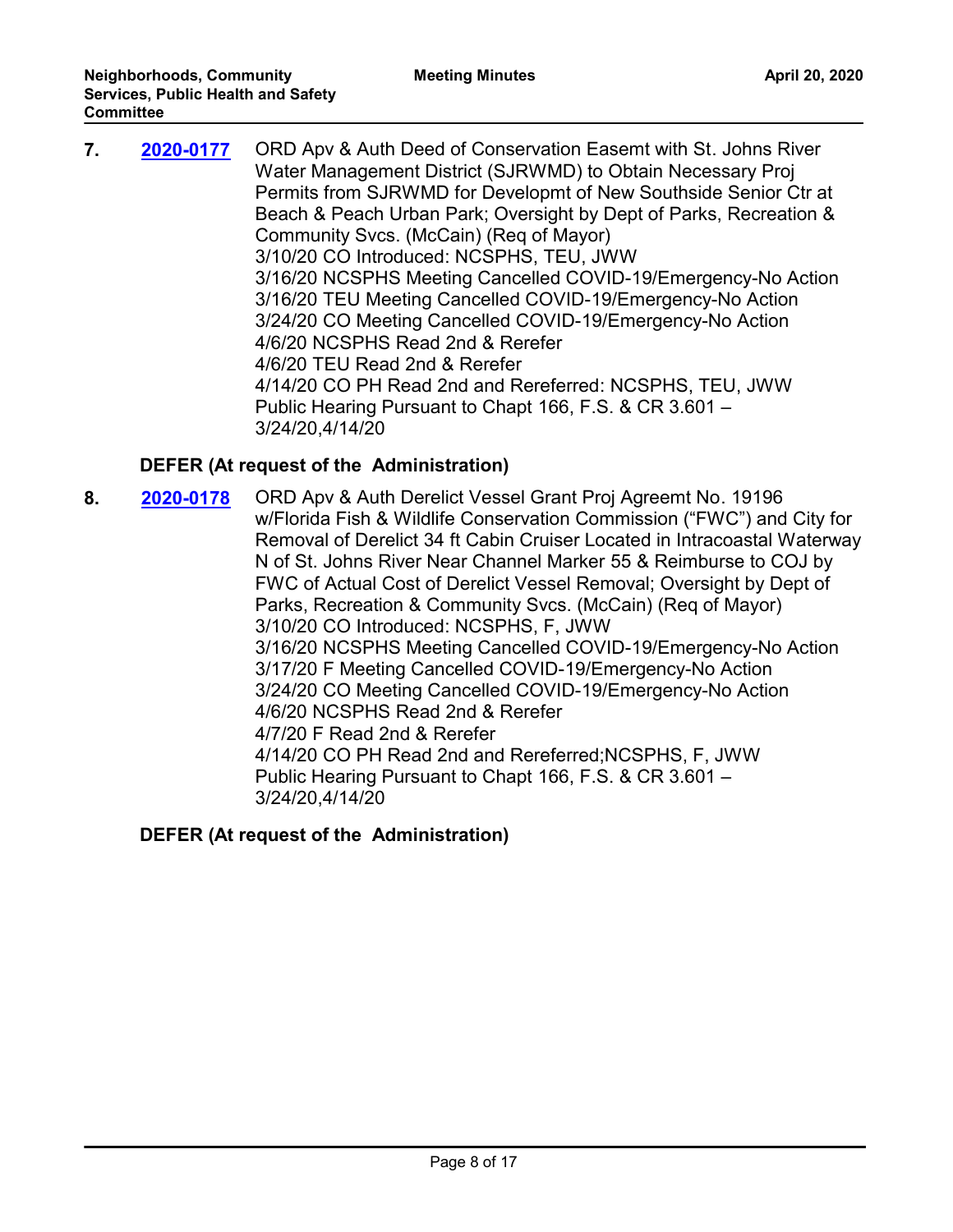| 9. | 2020-0180 | ORD Approp \$600,000.00 from Interest Earnings Tax Collector Receives<br>on Deposited Funds which Benefit all of its Recipients, Including State of<br>FL, City of Jax, Duval County School Board, & Various other Taxing<br>Authorities & Community Developmt & Special Districts to Provide Funds<br>to Procure New Tax Collection System for Duval County Tax Collector's<br>Office. (B.T. 20-052) (McCain) (Req of Mayor)<br>3/10/20 CO Introduced: NCSPHS, F<br>3/16/20 NCSPHS Meeting Cancelled COVID-19/Emergency-No Action<br>3/17/20 F Meeting Cancelled COVID-19/Emergency-No Action<br>3/24/20 CO Meeting Cancelled COVID-19/Emergency-No Action<br>4/6/20 NCSPHS Read 2nd & Rerefer<br>4/7/20 F Read 2nd & Rerefer<br>4/14/20 CO PH Read 2nd and Rereferred; NCSPHS, F<br>4/20/20 NCSPHS Approve 7-0<br>4/21/20 F Approve 7-0<br>Public Hearing Pursuant to Chapt 166, F.S. & CR 3.601 - |
|----|-----------|------------------------------------------------------------------------------------------------------------------------------------------------------------------------------------------------------------------------------------------------------------------------------------------------------------------------------------------------------------------------------------------------------------------------------------------------------------------------------------------------------------------------------------------------------------------------------------------------------------------------------------------------------------------------------------------------------------------------------------------------------------------------------------------------------------------------------------------------------------------------------------------------------|
|    |           | 3/24/20,4/14/20                                                                                                                                                                                                                                                                                                                                                                                                                                                                                                                                                                                                                                                                                                                                                                                                                                                                                      |

**Jim Overton, Duval County Tax Collector, explained that the bill would be to replace the system and the new tax system would be able to run all the tax operations. This will allow for improved efficiency and transparency.** 

### **APPROVE**

**10. 2020-0181** ORD Auth Second Amend to Lease Agreement btwn City of Jax & Jax Golf Management, LLC to Waive Annual Rent & Gross Revenue Percentage Payment for Bent Creek Golf Course for 1 Yr to Allow Funds to be Utilized by Jax Golf Management, LLC for Renovations of the Greens; Oversight by Dept of Parks, Recreation & Community Services. (McCain) (Req of Mayor) (Co-Sponsored by CM Hazouri 3/10/20 CO Introduced: NCSPHS, F 3/16/20 NCSPHS Meeting Cancelled COVID-19/Emergency-No Action 3/17/20 F Meeting Cancelled COVID-19/Emergency-No Action 3/24/20 CO Meeting Cancelled COVID-19/Emergency-No Action 4/6/20 NCSPHS Read 2nd & Rerefer 4/7/20 F Read 2nd & Rerefer 4/14/20 CO PH Read 2nd and Rereferred; NCSPHS, F Public Hearing Pursuant to Chapt 166, F.S. & CR 3.601 – 3/24/20,4/14/20 **[2020-0181](http://jaxcityc.legistar.com/gateway.aspx?m=l&id=/matter.aspx?key=2248)**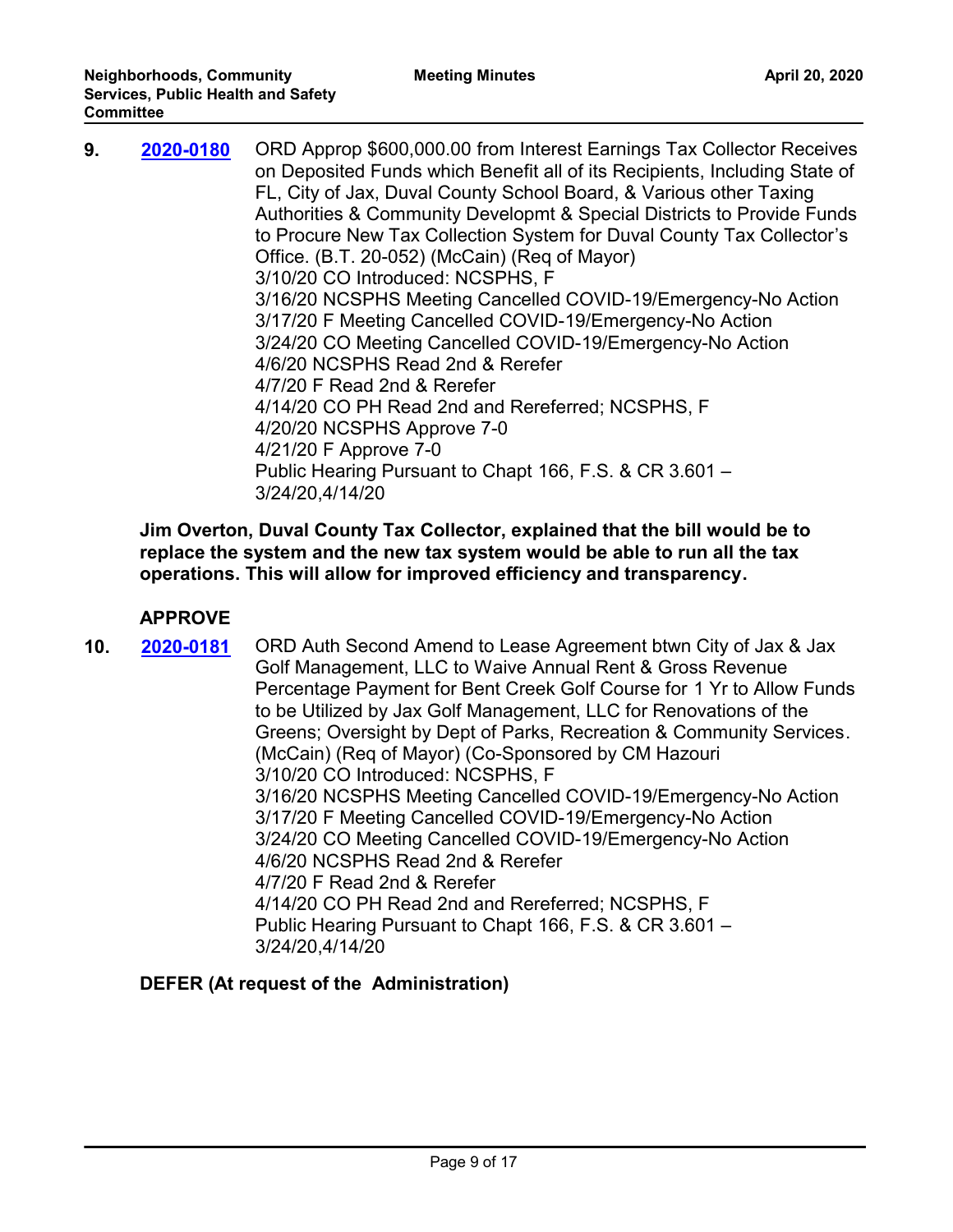| 11. | 2020-0182 | ORD Apv a Position to Increase Overall Proficiency & Efficiency in the<br>Diagnosis, Maintenance, & Repair of Vehicles that have been Awarded<br>to Jax Sheriff's Office by the Courts thru Forfeiture/Seizure Process.<br>(R.C. 20-069) (McCain) (Req of Sheriff)<br>3/10/20 CO Introduced: NCSPHS, TEU, F<br>3/16/20 NCSPHS Meeting Cancelled COVID-19/Emergency-No Action<br>3/16/20 TEU Meeting Cancelled COVID-19/Emergency-No Action<br>3/17/20 F Meeting Cancelled COVID-19/Emergency-No Action<br>3/24/20 CO Meeting Cancelled COVID-19/Emergency-No Action<br>4/6/20 NCSPHS Read 2nd & Rerefer<br>4/6/20 TEU Read 2nd & Rerefer<br>4/7/20 F Read 2nd & Rerefer<br>4/14/20 CO PH Read 2nd and Rereferred: NCSPHS, TEU, F<br>Public Hearing Pursuant to Chapt 166, F.S. & CR 3.601 -<br>3/24/20,4/14/20 |
|-----|-----------|----------------------------------------------------------------------------------------------------------------------------------------------------------------------------------------------------------------------------------------------------------------------------------------------------------------------------------------------------------------------------------------------------------------------------------------------------------------------------------------------------------------------------------------------------------------------------------------------------------------------------------------------------------------------------------------------------------------------------------------------------------------------------------------------------------------|
|-----|-----------|----------------------------------------------------------------------------------------------------------------------------------------------------------------------------------------------------------------------------------------------------------------------------------------------------------------------------------------------------------------------------------------------------------------------------------------------------------------------------------------------------------------------------------------------------------------------------------------------------------------------------------------------------------------------------------------------------------------------------------------------------------------------------------------------------------------|

**DEFER (At request of JSO)**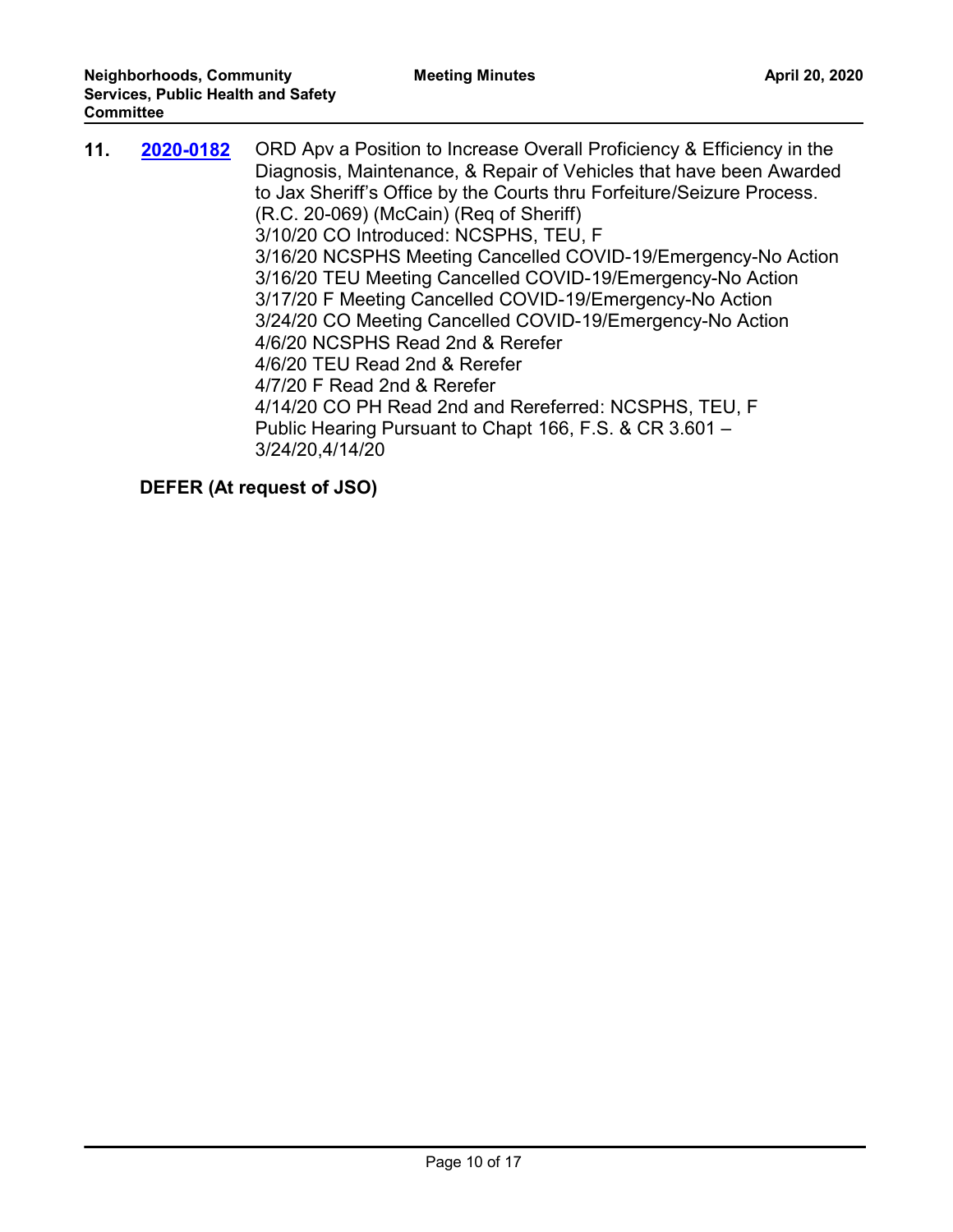| 12. | 2020-0187 | Ord Auth Execution of (1) Redev Agreemt btwn the City of Jax &<br>Springfield Lofts, LLC & (2) Loan Documents & Related Documents to<br>Support Redev by Developer an approx. 2.12± Acre Site at 1341 Pearl<br>St, 235 W 3rd St & 205 W 3rd St in City of Jax Auth Redev Completion<br>Grant in Amount of \$1,000,000 to Developer Upon Substantial<br>Completion of Proj to be Approp by Subsequent Legislation; Auth<br>Recapture Enhanced Value (REV) Grant in Amt of \$1,000,000 for<br>Duration not to Exceed 10 yrs; Auth Development Loan in Amount of<br>\$1,000,000 w/Term of 20 Yrs in Connection w/Project to be Approp by<br>Subsequent Legislation; Designating OED as Contract Monitor for<br>Agreemt & Related Agreemts; City Oversight of Project by Dept of Public<br>Works & OED; Auth Execution of all Relating to Above Agreemts &<br>Transactions & Auth Technical Changes to the Documents; Prov<br>Deadline for Developer to Execute Agreemts After They are Delivered to<br>Developer; Waiver of that Portion of Public Investment Policy Adopted by<br>Ord 2016-382-E, as Amended which Limits REV Grants to No More than<br>50% of Tax Increment for Up to 10 Yrs & that Requires Company to<br>Create at least 10 New Full-Time Jobs & to Auth Redev Completion<br>Grant & Development Loan that are not Currently Auth by Public<br>Investment Policy. (Sawyer) (Req of Mayor)<br>3/10/20 CO Introduced: NCSPHS, F<br>3/16/20 NCSPHS Meeting Cancelled COVID-19/Emergency-No Action<br>3/17/20 F Meeting Cancelled COVID-19/Emergency-No Action<br>3/24/20 CO Meeting Cancelled COVID-19/Emergency-No Action<br>4/6/20 NCSPHS Read 2nd & Rerefer<br>4/7/20 F Read 2nd & Rerefer<br>4/14/20 CO PH Read 2nd and Rereferred; NCSPHS, F<br>Public Hearing Pursuant to Chapt 166, F.S. & CR 3.601 -<br>3/24/20,4/14/20 |
|-----|-----------|-----------------------------------------------------------------------------------------------------------------------------------------------------------------------------------------------------------------------------------------------------------------------------------------------------------------------------------------------------------------------------------------------------------------------------------------------------------------------------------------------------------------------------------------------------------------------------------------------------------------------------------------------------------------------------------------------------------------------------------------------------------------------------------------------------------------------------------------------------------------------------------------------------------------------------------------------------------------------------------------------------------------------------------------------------------------------------------------------------------------------------------------------------------------------------------------------------------------------------------------------------------------------------------------------------------------------------------------------------------------------------------------------------------------------------------------------------------------------------------------------------------------------------------------------------------------------------------------------------------------------------------------------------------------------------------------------------------------------------------------------------------------------------------------------------------------------------------------------|
|-----|-----------|-----------------------------------------------------------------------------------------------------------------------------------------------------------------------------------------------------------------------------------------------------------------------------------------------------------------------------------------------------------------------------------------------------------------------------------------------------------------------------------------------------------------------------------------------------------------------------------------------------------------------------------------------------------------------------------------------------------------------------------------------------------------------------------------------------------------------------------------------------------------------------------------------------------------------------------------------------------------------------------------------------------------------------------------------------------------------------------------------------------------------------------------------------------------------------------------------------------------------------------------------------------------------------------------------------------------------------------------------------------------------------------------------------------------------------------------------------------------------------------------------------------------------------------------------------------------------------------------------------------------------------------------------------------------------------------------------------------------------------------------------------------------------------------------------------------------------------------------------|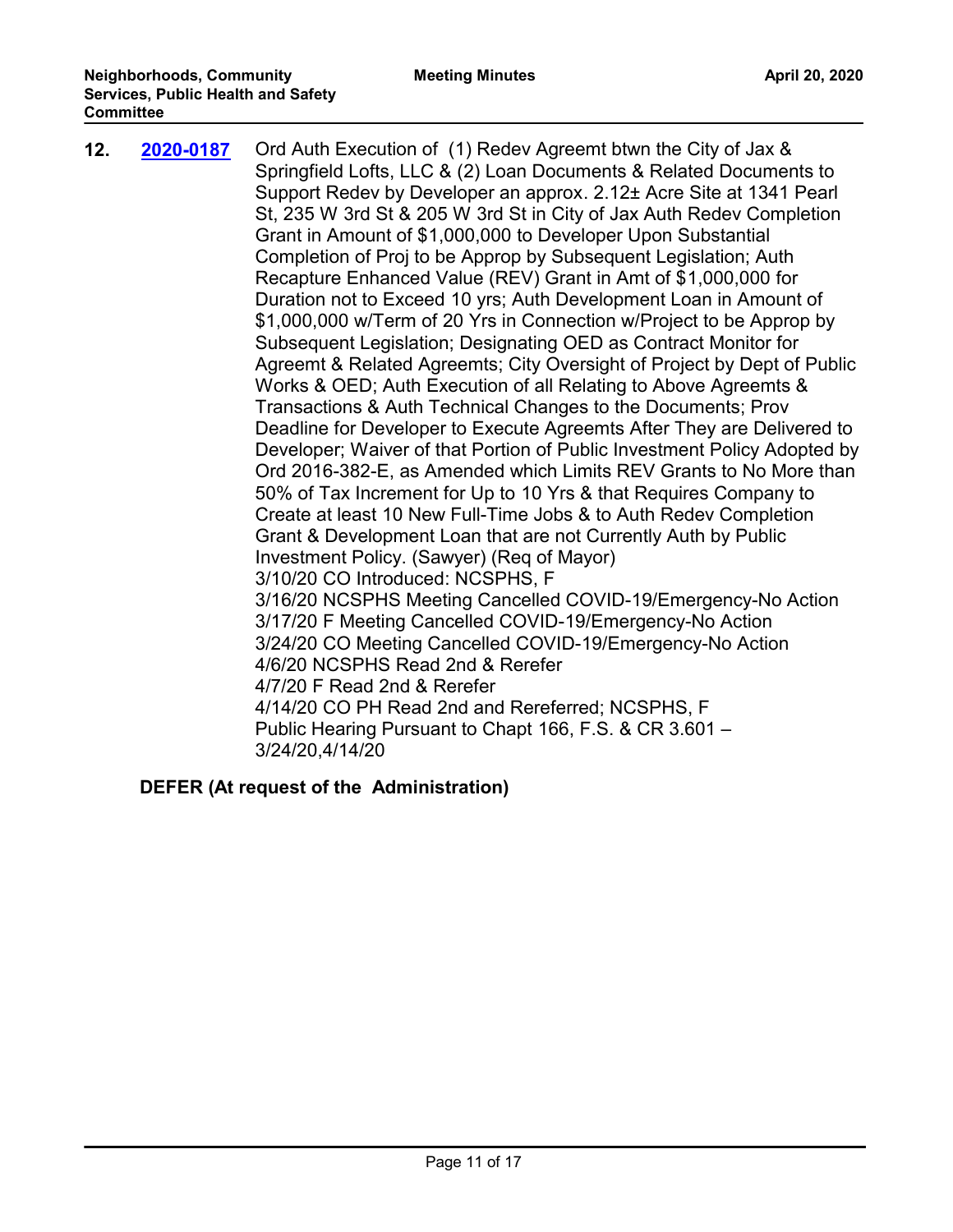| 13. | 2020-0199 | ORD Apv & Auth Amend Two to Grant Agreemt btwn City of Jax & Clara<br>White Mission, Inc. to Remove Construction of Pedestrian Bridge from<br>Project Scope for White Harvest Farms & Market Project. (Staffopoulos)<br>(Req of Mayor)<br>3/10/20 CO Introduced: NCSPHS, F<br>3/16/20 NCSPHS Meeting Cancelled COVID-19/Emergency-No Action<br>3/17/20 F Meeting Cancelled COVID-19/Emergency-No Action<br>3/24/20 CO Meeting Cancelled COVID-19/Emergency-No Action<br>4/6/20 NCSPHS Read 2nd & Rerefer<br>4/7/20 F Read 2nd & Rerefer<br>4/14/20 CO PH Read 2nd and Rereferred; NCSPHS, F<br>4/20/20 NCSPHS Amend/Approve 7-0<br>4/21/20 F Amend/Approve 6-0-1 (Pittman-Abstain) |
|-----|-----------|------------------------------------------------------------------------------------------------------------------------------------------------------------------------------------------------------------------------------------------------------------------------------------------------------------------------------------------------------------------------------------------------------------------------------------------------------------------------------------------------------------------------------------------------------------------------------------------------------------------------------------------------------------------------------------|
|     |           | Public Hearing Pursuant to Chapt 166, F.S. & CR 3.601 -<br>3/24/20,4/14/20                                                                                                                                                                                                                                                                                                                                                                                                                                                                                                                                                                                                         |

**Kirk Wendland, Office of Economic Development, detailed the history of the legislation. The bill was originally approved in 2018, but with changes in the cost of the project the bill was amended with an additional Exhibit C.** 

# **AMEND/APPROVE**

# **Amendment:**

**Attach revised Exhibit 1 to include updated budget and include language in bill regarding budget revision**

**• Removes a pedestrian bridge from the project scope due to unforeseen remediation and cost increases**

**• Total project cost of \$1.5 million remains the same with a reallocation of budget dollars**

7 - White, Carlucci, Diamond, Gaffney, Priestly Jackson, Morgan and Newby **Aye:**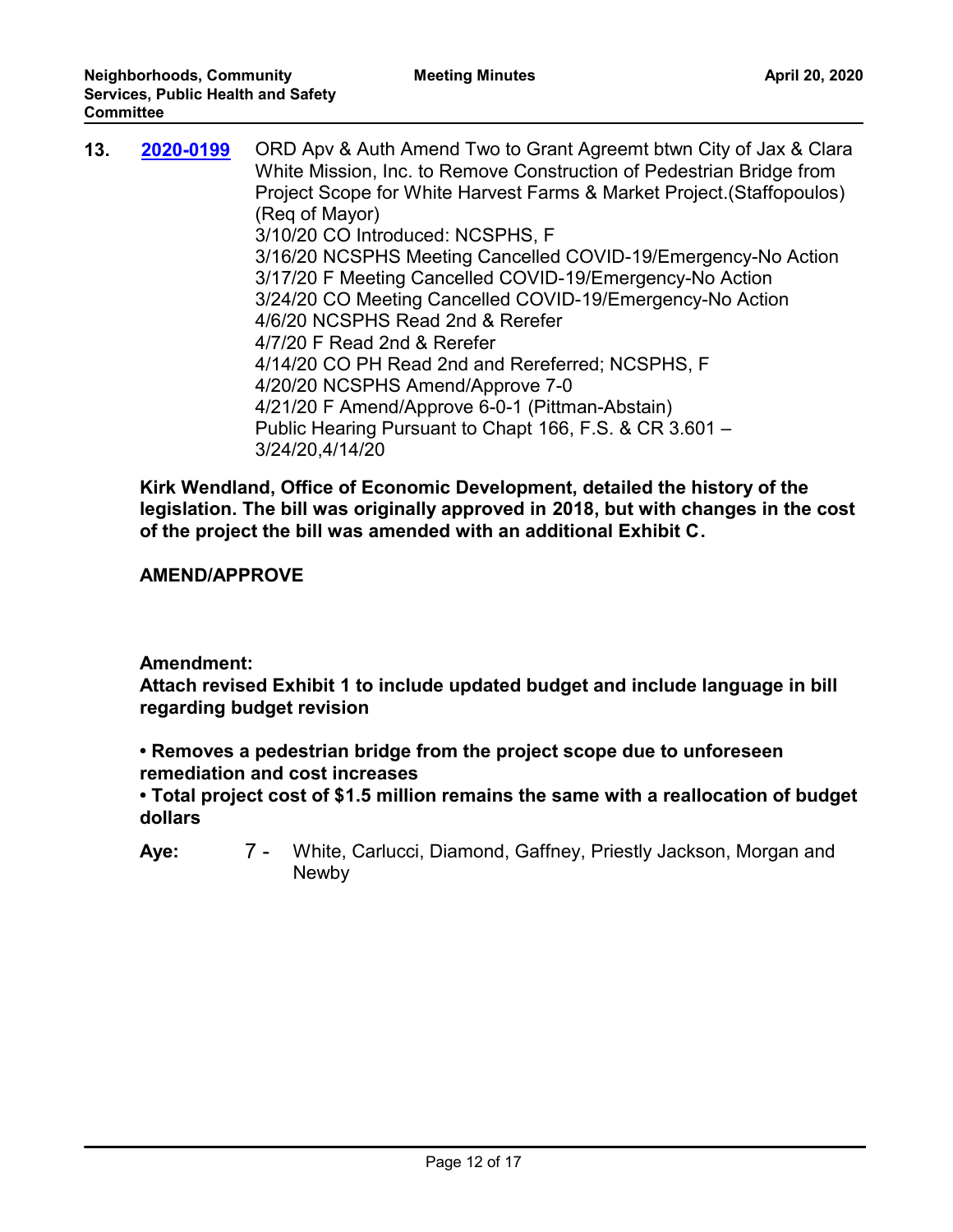| 14. | 2020-0207 | ORD Adopt Inventory List Identifying City-Owned Surplus Propty<br>Deemed Appropriate for Use as Potential Affordable Housing Pursuant to<br>& as Mandated by Secs 125.379 & 166.0451, F.S. & Sec 122.423, Ord |
|-----|-----------|---------------------------------------------------------------------------------------------------------------------------------------------------------------------------------------------------------------|
|     |           | Code; Declaring 84 Parcels on Inventory List to be Surplus to Needs of                                                                                                                                        |
|     |           | City; Auth Disposition of Subj Parcels Pursuant to Provision of Sec                                                                                                                                           |
|     |           | 122.423 (Disposition for Affordable Housing), Subpt B (Real Property                                                                                                                                          |
|     |           | Dispositions & Exchanges), Pt 4 (Real Property), Ord Code. (McCain)                                                                                                                                           |
|     |           | (Reg of Mayor)                                                                                                                                                                                                |
|     |           | 4/14/20 CO Introduced: NCSPHS, F                                                                                                                                                                              |
|     |           | 4/20/20 NCSPHS Read 2nd & Rerefer                                                                                                                                                                             |
|     |           | 4/21/20 F Read 2nd & Rerefer                                                                                                                                                                                  |
|     |           | Public Hearing Pursuant to Chapt 166, F.S. & CR 3.601 - 4/28/20                                                                                                                                               |

# **READ 2ND & REREFER**

**15. 2020-0209** ORD Approp \$30,000.00 from Special Law Enforcemt Trust Fund in Accordance w/Sec 932.7055, F.S., to Prov Funding to Boy Scouts of America, North FL Council (\$10,000.00), M.A.D.D.A.D.S Jax Chapt Inc. (\$10,000.00), & FL FBINAA Retrainer (\$10,000.00), Auth the Mayor, or his designee, & Corp Secretary to execute & deliver, on behalf of the City, the Misc Appropriations Agreemt btwn City of Jax & Boy Scouts of America, North FL Council, & Misc Appropriations Agreemt btwn City of Jax & M.A.D.D.A.D.S Jax Chapt, Inc; City Oversight by Jax Sheriff's Office. (B.T. 20-061) (McCain) (Req of Sheriff) 4/14/20 CO Introduced: NCSPHS, F 4/20/20 NCSPHS Read 2nd & Rerefer 4/21/20 F Read 2nd & Rerefer Public Hearing Pursuant to Chapt 166, F.S. & CR 3.601 – 4/28/20 **[2020-0209](http://jaxcityc.legistar.com/gateway.aspx?m=l&id=/matter.aspx?key=2282)**

# **READ 2ND & REREFER**

**16. 2020-0211** ORD Approp \$56,058.00 in Grant Funding w/No Local Match from FDLE Under the Prison Rape Elimination Act (PREA) to Purchase Operating Supplies for PREA Inmate Education Initiative & to Increase Video Surveillance at JSO Correctional Facilities. (B.T. 20-048) (McCain) (Req of Mayor) 4/14/20 CO Introduced: NCSPHS, F 4/20/20 NCSPHS Read 2nd & Rerefer 4/21/20 F Read 2nd & Rerefer Public Hearing Pursuant to Chapt 166, F.S. & CR 3.601 – 4/28/20 **[2020-0211](http://jaxcityc.legistar.com/gateway.aspx?m=l&id=/matter.aspx?key=2284)**

#### **READ 2ND & REREFER**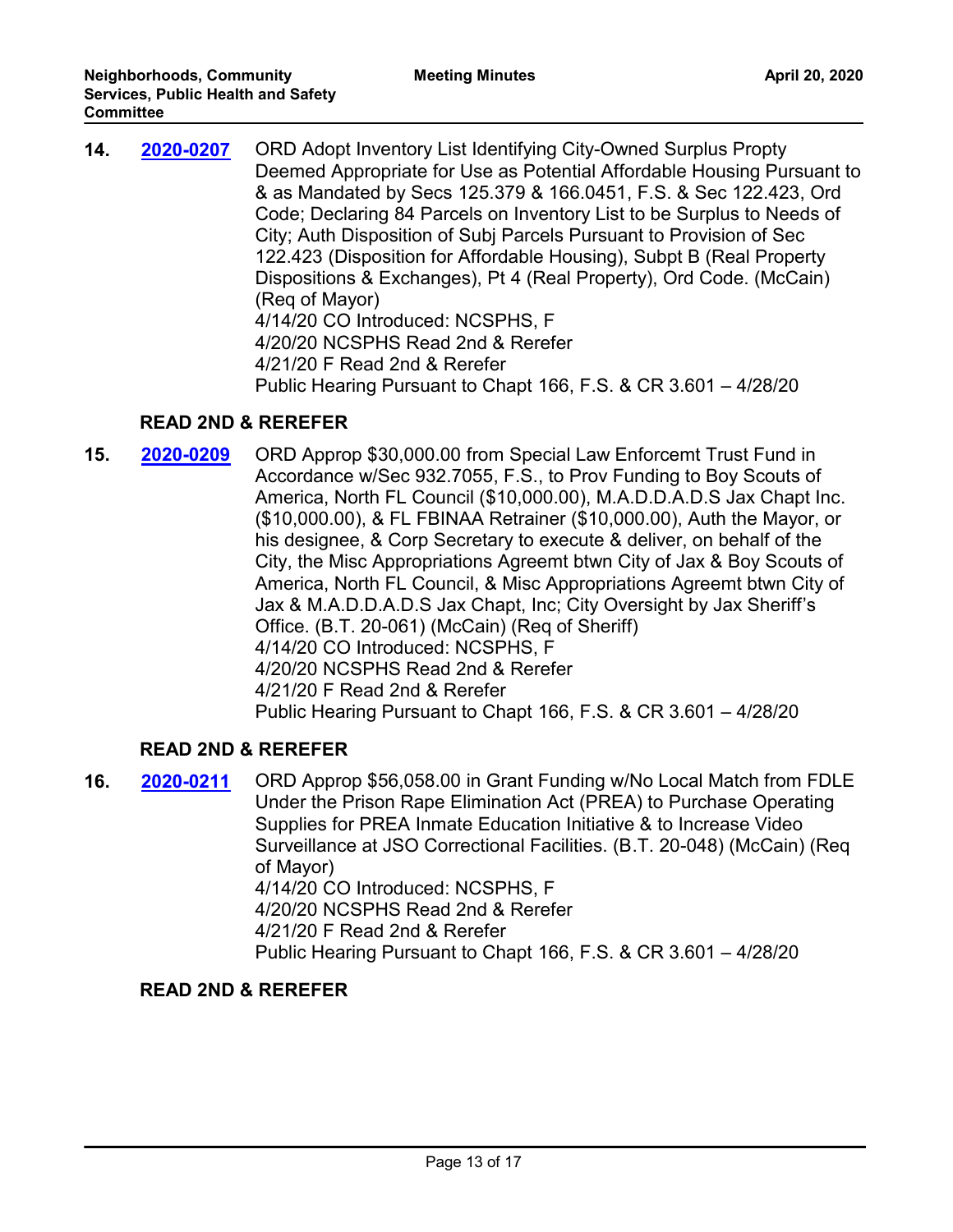| 17. | 2020-0212 | ORD-MC Creating New Sec 111.356 (Firefighter Candidate Sponsorship<br>Program Spec Rev Fund), Pt 3 (Public Safety & Courts), Chapt 111<br>(Spec Rev & Trust Accounts), Ord Code, to Receive all Donations,<br>Monetary Gifts, Contributions, Sponsorship Monies, & Other Related<br>Monies to Provide Funding to Develop Firefighter Sponsorship Prog to<br>Increase City of Jax Pool of Qualified Minority & Women Candidates for |
|-----|-----------|------------------------------------------------------------------------------------------------------------------------------------------------------------------------------------------------------------------------------------------------------------------------------------------------------------------------------------------------------------------------------------------------------------------------------------|
|     |           | Position of Firefighter; Provide for Codification Instructions. (McCain)<br>(Reg of Mayor)                                                                                                                                                                                                                                                                                                                                         |
|     |           | 4/14/20 CO Introduced: NCSPHS, F                                                                                                                                                                                                                                                                                                                                                                                                   |
|     |           | 4/20/20 NCSPHS Read 2nd & Rerefer                                                                                                                                                                                                                                                                                                                                                                                                  |
|     |           | 4/21/20 F Read 2nd & Rerefer                                                                                                                                                                                                                                                                                                                                                                                                       |
|     |           | Public Hearing Pursuant to Chapt 166, F.S. & CR 3.601 - 4/28/20                                                                                                                                                                                                                                                                                                                                                                    |

# **READ 2ND & REREFER**

**18. 2020-0213** ORD Approp \$1,000,000.00 from Tree Protection & Related Expenses Trust Fund, Subfund 15F (Now Fund 15304), to "Level 3 Tree Planting Prog," for Funding to be Administered by Public Works in Accordance with Level 3 Tree Planting Prog Requiremts; Apv & Requesting Dept of Public Works to Oversee & Administer Prog in Accordance with Criteria herein; Providing Funds Carryover into Subsequent Fiscal Yrs; Apv Execution & Delivery from Time to Time Henceforth a Standard Agreemt for Entering into Grant Agreemt w/Third Parties for Level 3 Tree Planting Prog w/No Further Action by City Council Required. (Grandin) (Introduced by CM Salem) 4/14/20 CO Introduced: NCSPHS, TEU, F 4/20/20 NCSPHS Read 2nd & Rerefer 4/20/20 TEU Read 2nd & Rerefer 4/21/20 F Read 2nd & Rerefer Public Hearing Pursuant to Chapt 166, F.S. & CR 3.601 – 4/28/20 **[2020-0213](http://jaxcityc.legistar.com/gateway.aspx?m=l&id=/matter.aspx?key=2286)**

# **READ 2ND & REREFER**

**19. 2020-0218** ORD Re Chapt 118 (City Grants), Ord Code; Estab 2020-2021 Categories of Most Vulnerable Persons & Needs for Public Service Grant Appropriations; Req 1 Cycle Emergency Passage. (Sidman) (Req of Public Serv Grant Council) 4/14/20 CO Introduced: NCSPHS, F 4/20/20 NCSPHS Emergency/Approve 6-1 (Diamond) 4/20/20 NCSPHS Reconsider/Emergency/Approve 7-0 4/21/20 F Emergency/Approve 6-0-1 (Pittman) Public Hearing Pursuant to Chapt 166, F.S. & CR 3.601 – 4/28/20 **[2020-0218](http://jaxcityc.legistar.com/gateway.aspx?m=l&id=/matter.aspx?key=2291)**

**CM Diamond stated that he does not support the legislation being an emergency passage.** 

#### **EMERGENCY/APPROVE**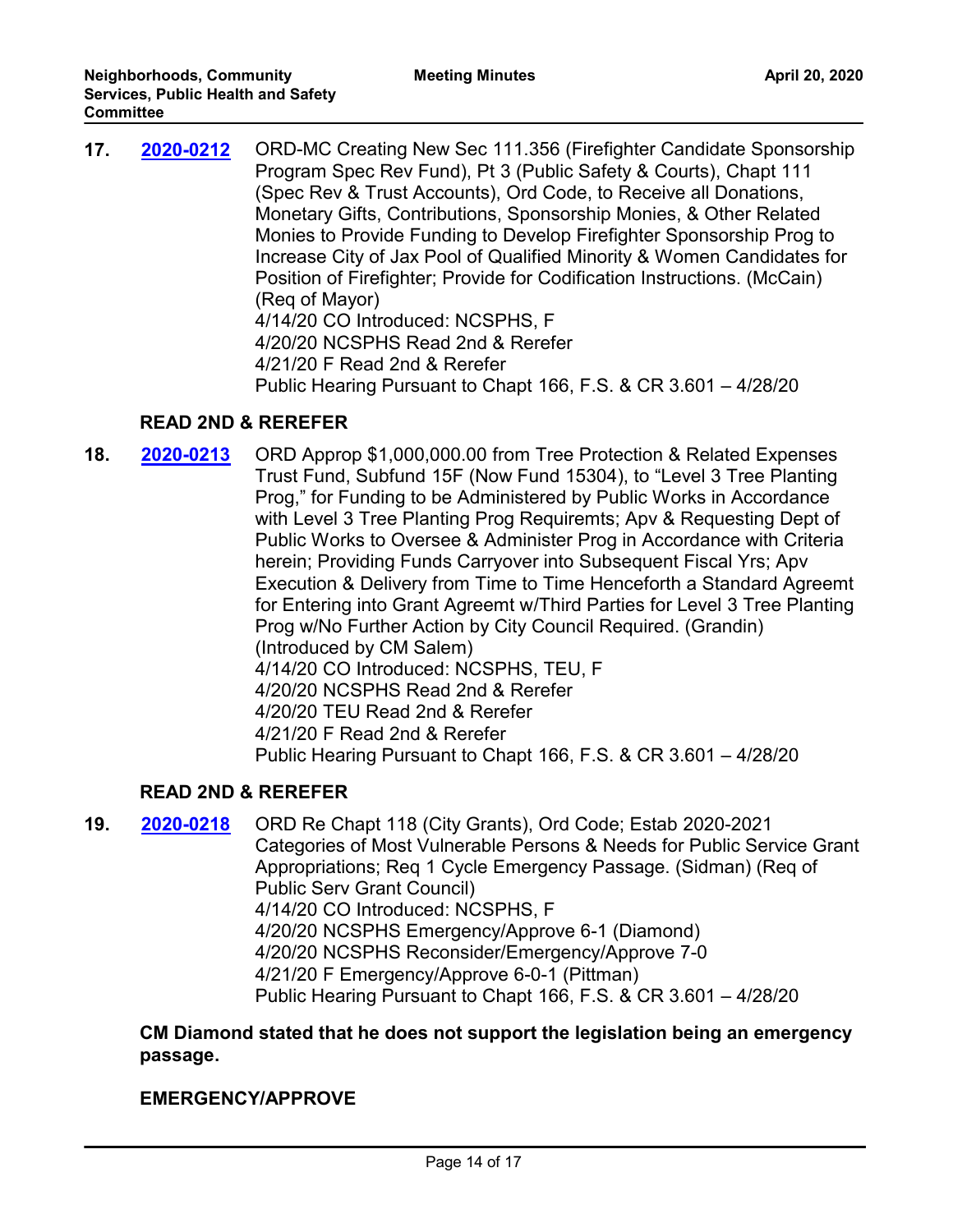**Aye:** 6 - White, Carlucci, Gaffney, Priestly Jackson, Morgan and Newby

Nay: 1 - Diamond

#### **RECONSIDER/EMERGENCY/APPROVE**

- 7 White, Carlucci, Diamond, Gaffney, Priestly Jackson, Morgan and Newby **Aye:**
- **20. 2020-0221** ORD Approp \$1,880,120.00 from General Fund to KHA Subfund for Programs & Svcs for At-Hope Children & Youth in Jax Invoking the Exception of Sec 126.107(g) (Exemptions), Pt 1 (General Regulations), Chapt 126 (Procurement Code), Ord Code re: Children Svcs Prog Contracts to be Provided by Providers Specified in Ord; Apv & Auth the Mayor & Corp Sec & CEO of the KHA to execute Children's Svcs contracts w/ Providers Specified in Ord; Waiving Requirements of Sec 77.111(a) (Provider Contracts), Chapt 77 (KHA) Ord Code, to Exempt Children's Svcs Programming to be Provided by Providers Specified in Ord from Competitive Procurement. (B.T. 20-064) (Davis) (Req of Mayor) 4/14/20 CO Introduction: NCSPHS, F,R 4/20/20 NCSPHS Read 2nd & Rerefer 4/21/20 F Read 2nd & Rerefer 4/21/20 R Read 2nd & Rerefer Public Hearing Pursuant to Chapt 166, F.S. & CR 3.601 – 4/28/20 **[2020-0221](http://jaxcityc.legistar.com/gateway.aspx?m=l&id=/matter.aspx?key=2294)**

**READ 2ND & REREFER**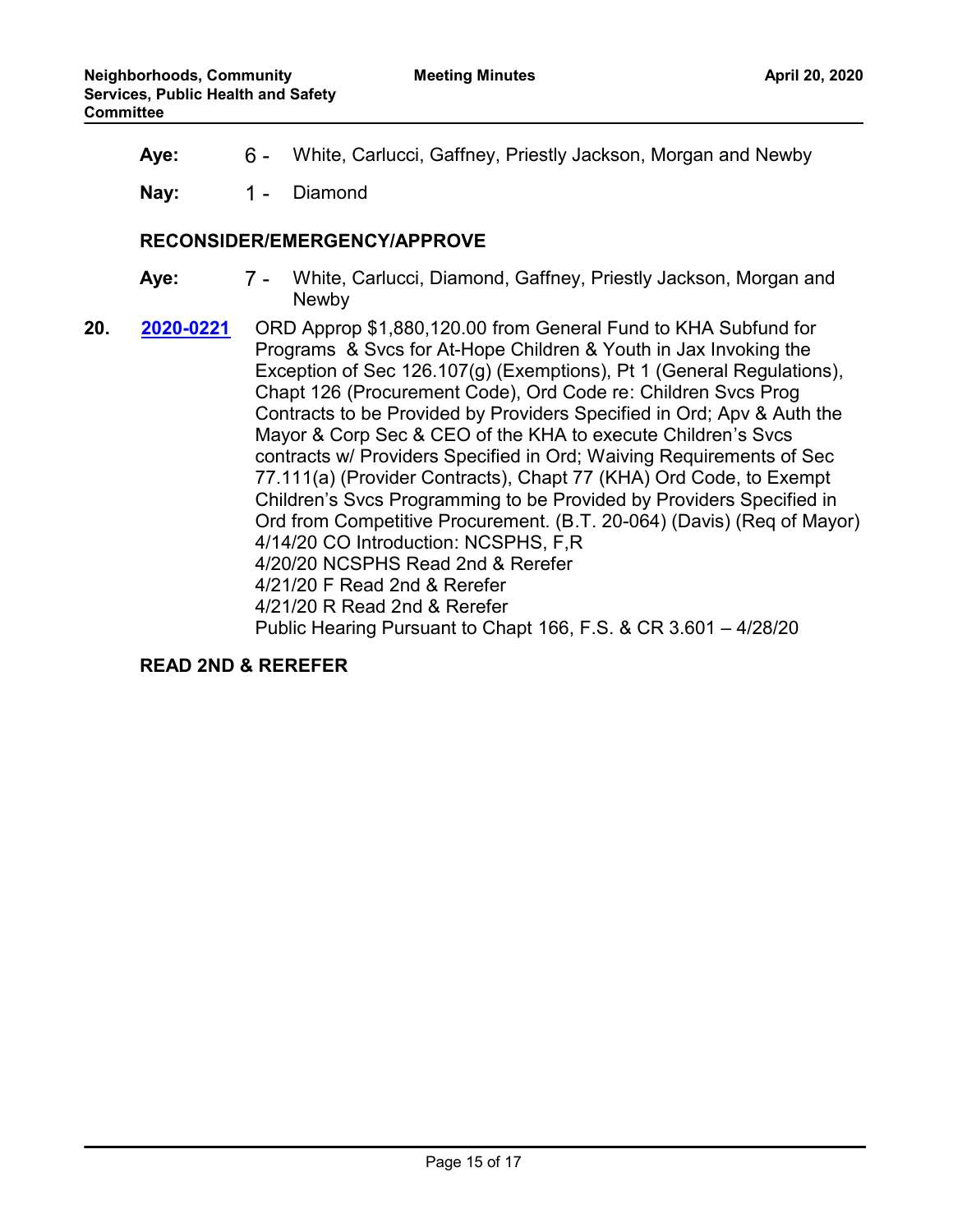| 21. | 2020-0224 | RESO Concerning Public Safety & Welfare of COJ during COVID-19<br>Pandemic; Encouraging Action by Banks & Financial Institutions; & Addnl<br>State and Federal Action; Encouraging the FL Supreme Court to Extend<br>Administrative Order re: Writs of Possession for Eviction Proceedings;<br>Encouraging Sherriff to Stay Enforcemt on Eviction Orders During State<br>of Emerg; Req Emerg Passage Upon Introduction; Directing Legislative<br>Svcs to Circulate a Copy of Resolution Upon Adoption. (Johnston)<br>(Introduced by CM Dennis) (Co-Sponsored by CM's Morgan, Pittman &<br>Gaffney) |
|-----|-----------|----------------------------------------------------------------------------------------------------------------------------------------------------------------------------------------------------------------------------------------------------------------------------------------------------------------------------------------------------------------------------------------------------------------------------------------------------------------------------------------------------------------------------------------------------------------------------------------------------|
|     |           | 4/14/20 CO Introduction: NCSPHS, F                                                                                                                                                                                                                                                                                                                                                                                                                                                                                                                                                                 |
|     |           | 4/20/20 NCSPHS Withdraw 6-1 (Carlucci)<br>4/21/20 F Withdraw 7-0                                                                                                                                                                                                                                                                                                                                                                                                                                                                                                                                   |

**CM Dennis asked for a Council Member on the Committee to withdraw the legislation. CM Dennis stated that he did not know the legislation would be as controversial as it became in dividing the City Council and was using the withdrawal as a peace offering. CM Priestly Jackson emphasized that there have been issues with unemployment claims not being paid and when those are not paid, they then will have trouble with the federal stimulus funds. CM Diamond detailed work done at the beaches to support those in need but stated he does not like resolutions because they have no teeth. CM Dennis suggested the Committee reintroduce or write a new resolution, so it comes with the full support of the Committee rather then just himself.** 

#### **WITHDRAW**

**Aye:** 6 - White, Diamond, Gaffney, Priestly Jackson, Morgan and Newby

Nay: 1 - Carlucci

 **NOTE: The next regular meeting will be held Monday, May 4, 2020.**

 **\*\*\*\*\*Note: Items may be added at the discretion of the Chair.\*\*\*\*\***

**Pursuant to the American with Disabilities Act, accommodations for persons with disabilities are available upon request. Please allow 1-2 business days notification to process; last minute requests will be accepted; but may not be possible to fulfill. Please contact Disabled Services Division at: V 904-255-5466, TTY-904-255-5476, or email your request to KaraT@coj.net.**

# Rollcall

7 - Chair Randy White, Vice Chair Matt Carlucci, Council Member Rory Diamond, Council Member Reggie Gaffney, Council Member Brenda Priestly Jackson, Council Member Joyce Morgan and Council Member Sam Newby **Present:**